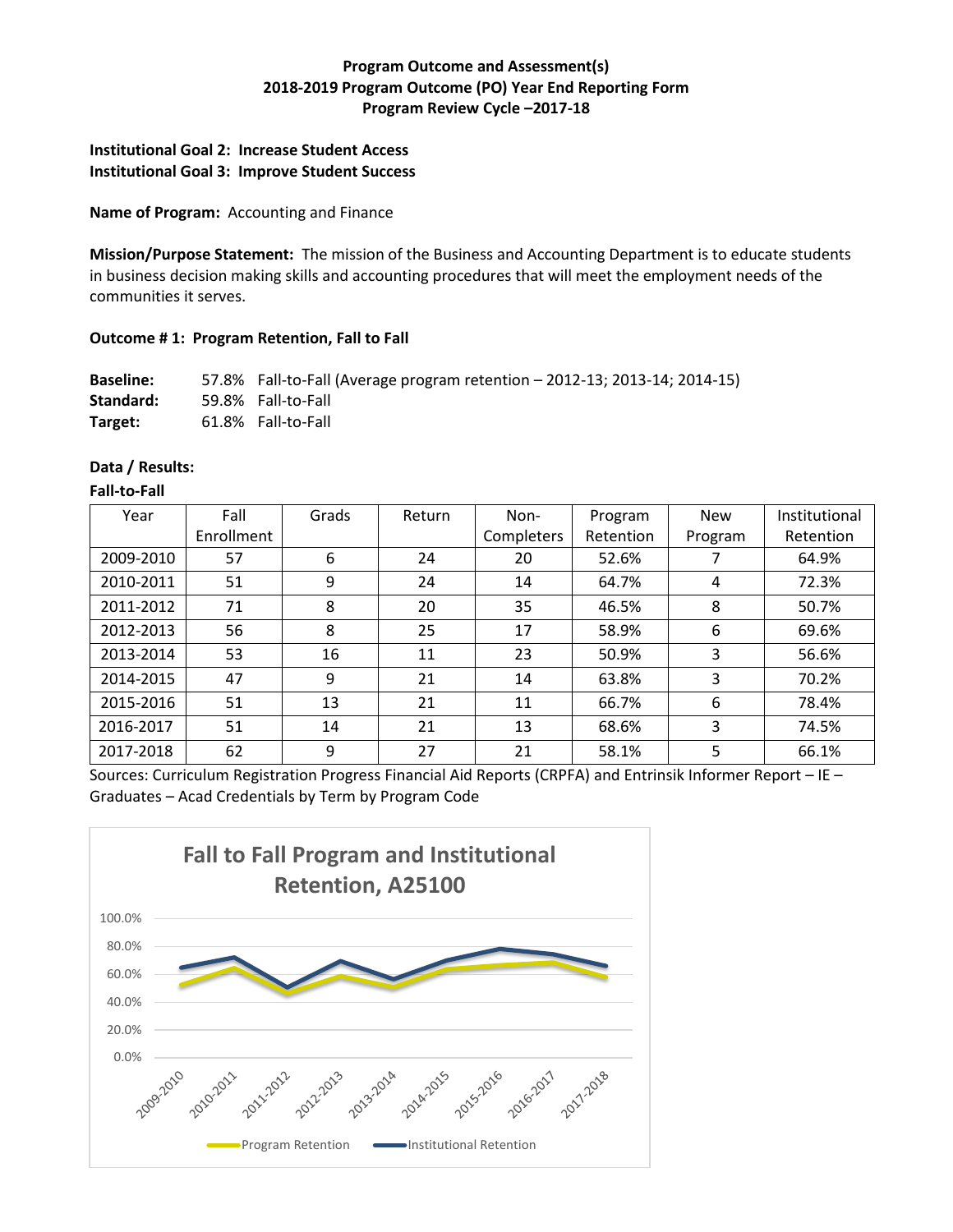#### **2018-2019 Strategies / Action Items:**

| Item#         | <b>Strategies / Action Items</b>                   | Results (State the progress/results of the |  |  |
|---------------|----------------------------------------------------|--------------------------------------------|--|--|
|               |                                                    | strategies identified. Provide             |  |  |
|               |                                                    | number/percent accomplished.)              |  |  |
| 1             | Use the Aviso software program to communicate with | The faculty of the Accounting and          |  |  |
|               | students and advisees.                             | Finance Department have used Aviso to      |  |  |
|               |                                                    | communicate alerts throughout the fall     |  |  |
|               |                                                    | and spring semester. We also used the      |  |  |
|               |                                                    | notes feature to communicate               |  |  |
|               |                                                    | information to the achievement coaches     |  |  |
|               |                                                    | regarding correspondence concerning        |  |  |
|               |                                                    | the progress alerts.                       |  |  |
| $\mathcal{P}$ | Add Accounting Diploma                             | After consulting with our departmental     |  |  |
|               |                                                    | advisory committee, we all agreed that     |  |  |
|               |                                                    | our department would add an                |  |  |
|               |                                                    | Accounting Diploma to our program          |  |  |
|               |                                                    | offerings. Accounting faculty and          |  |  |
|               |                                                    | Department Chair reviewed the current      |  |  |
|               |                                                    | degree program to develop the diploma      |  |  |
|               |                                                    | program. Curriculum forms were             |  |  |
|               |                                                    | prepared, presented and approved at a      |  |  |
|               |                                                    | Fall 2018 curriculum committee             |  |  |
|               |                                                    | meeting. The diploma program is            |  |  |
|               |                                                    | effective Fall 2019.                       |  |  |

**Provide narrative for analysis of program retention.** *(Based on the data, provide a narrative of your analysis of fall to fall retention. Indicate factors that may have affected your retention. State any changes you plan to address for next year that may affect / increase your retention.)* 

Within the Accounting and Finance program, the trend line in both program and institutional retention shows a positive trend with year-to-year fluctuations. These fluctuations may indicate external retention issues, i.e. employment, family. The faculty advisors are using multiple approaches to reach out to students in an effort to retain them in our programs. We have already begin to see successes with the use of these methods.

**Provide narrative for analysis of standard/target.** *(As a result of the data analysis, indicate changes to the standard or target. Did you meet your standard/target? If you met your standard/target, what percentage would you like to increase your standard/target? Please provide an overall analysis of the results of your standard/target. Provide percentage of increase/decrease.)*

We did not meet the standard and target for program retention. We experienced a shortage of 1.7% for our standard and 3.7% for our target. We did meet both the standard and target for institutional retention. It is very common for the faculty advisors in our program area to direct students to other program areas including business administration or college transfer. This is based on discussions in advising sessions regarding students' goals and career plans.